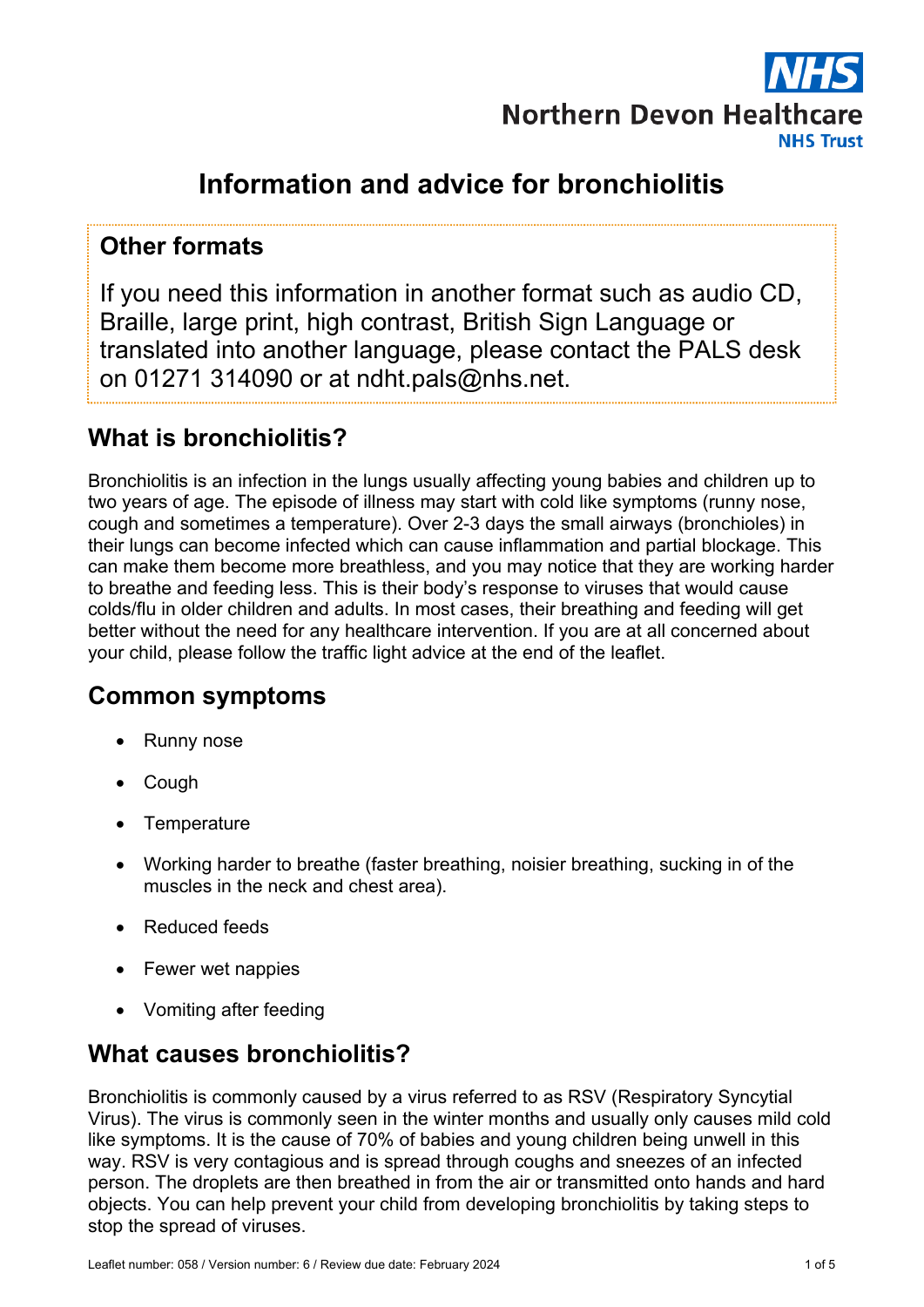# **How long does bronchiolitis last?**

Most children with bronchiolitis will seem to worsen between day 3 and 5 of the illness before beginning to improve. The time scale for recovery is individual for each child and it may take up to 3-4 weeks for all symptoms to subside. It is important to remember that people can still catch the virus from your child for as long as symptoms of a cold remain. This highlights the importance of them not returning to nursery/pre-school/childminders until their symptoms subside.

# **How to treat bronchiolitis at home**

- If your child is feeding less than normal, offer smaller more frequent feeds.
- If your child is showing signs and symptoms of distress or discomfort, you may wish to offer paracetamol or ibuprofen to relieve these symptoms (**Paracetamol** can be given from **two months of age** and **ibuprofen** can be given from **three months of age**). Please read and follow the instructions on the medication container.
- If your child is already on regular medications or uses inhalers, you should carry on using these.
- Make sure your child is not exposed to tobacco smoke as it can make breathing problems like bronchiolitis worse. Remember that smoke remains on your clothes even if you smoke outside.

### **Treatment in the hospital setting**

- On arrival to the ward your child may initially be nursed in a side room (isolated/barrier nursed). If arriving from A&E, your child may have already had a swab completed informing us of their infection status. If the ward is very busy with other children that have the RSV virus, they may be nursed in a bay with other children that have the same virus. If a swab has not been completed, we will gain your consent to undertake the throat and nasal swab so we can confirm their infection status.
- Staff members will wear gloves, aprons, mask and a visor when caring for your child. They will also ensure they thoroughly wash their hands to avoid the spread of the virus to any other children on the ward.
- Your child may be offered paracetamol or ibuprofen if they are in distress or discomfort to help keep them comfortable and regulate their temperature.
- A sensor will be placed on their toe or finger to monitor their oxygen levels. This helps us decide if they are effectively breathing without further intervention.
- Feeding may become difficult for your child if they have an increased work of breathing and they may need us to help them with that. We do this by inserting a tube through your baby's nose and down into their stomach. This allows them to continue feeding without becoming tired.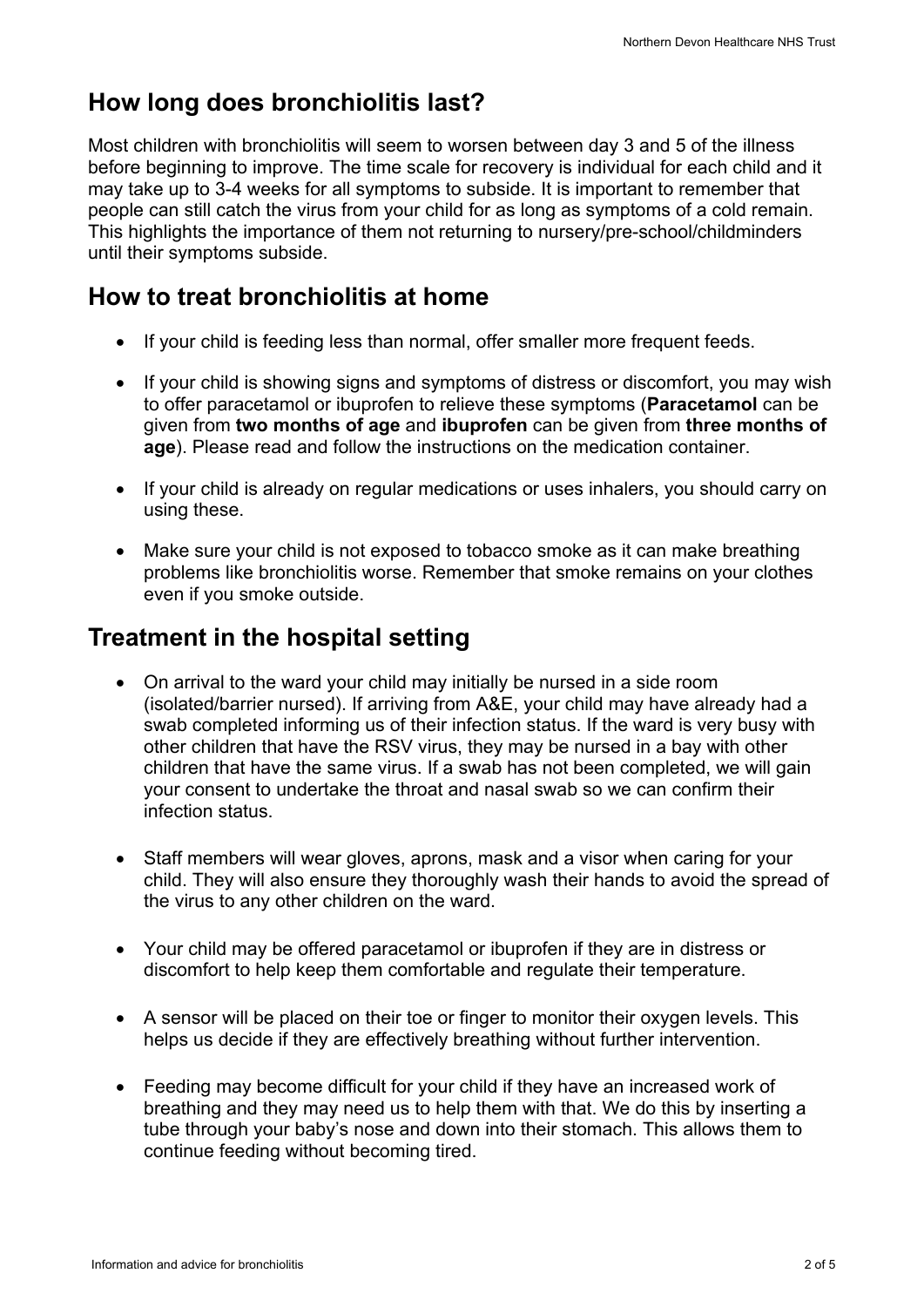Very occasionally babies will need us to help with their breathing. This can involve giving oxygen via different devices or sometimes a machine will be used to help them breathe.

# **How is your child?**

| <b>Red</b>   | If your child has any of the<br>following:                                                                                                                                                                                                                                                                                                                                                                                                                           | <b>YOU NEED</b>                                                                                                               |
|--------------|----------------------------------------------------------------------------------------------------------------------------------------------------------------------------------------------------------------------------------------------------------------------------------------------------------------------------------------------------------------------------------------------------------------------------------------------------------------------|-------------------------------------------------------------------------------------------------------------------------------|
|              | Blue lips or complexion.<br>Pauses when they breathe, or<br>an irregular breathing pattern, or<br>they start to grunt.<br>Have severe difficulty breathing<br>i.e., becoming too breathless to<br>feed.<br>They are pale, mottled or feel<br>abnormally cold to touch.<br>They become extremely<br>agitated, confused or difficult to<br>rouse.                                                                                                                      | <b>URGENT HELP</b><br>Please phone 999 or go<br>to the nearest hospital<br><b>Emergency Department</b><br><u>(A&amp;E)</u>    |
|              | They have a temperature of 38'c<br>and above, are under 3 months<br>of age and have other red or<br>amber features.                                                                                                                                                                                                                                                                                                                                                  |                                                                                                                               |
| <b>Amber</b> | If your child has any of the<br>following:<br>Have laboured or rapid<br>breathing or they are working<br>harder to breathe. Look for:<br>sucking in of the muscles below<br>their lower ribs, at their neck or<br>between their ribs (recession).<br>They seem dehydrated. Look<br>for: sunken eyes/fontanelle,<br>appear drowsy, reduced feeds,<br>and fewer wet nappies.<br>They are becoming drowsy.<br>They appear to be getting worse<br>or if you are worried. | <b>You need to</b><br>contact a<br>doctor or<br>nurse today.<br>Please ring your GP<br>surgery or call NHS 111 -<br>dial 111. |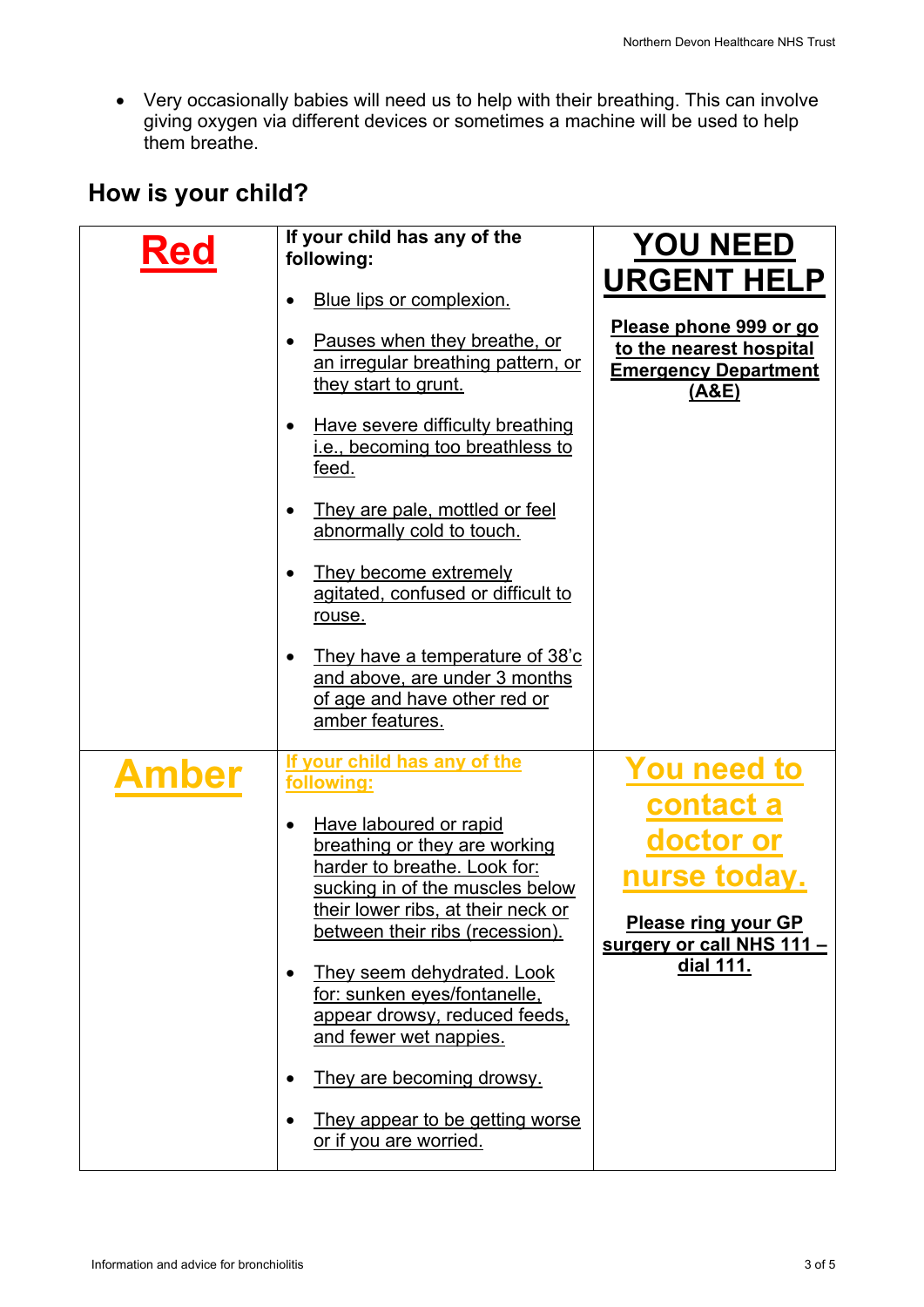| <b>Green</b> | If none of the features in the red<br>or amber boxes are present. | <b>Self-care</b>                                                                                |
|--------------|-------------------------------------------------------------------|-------------------------------------------------------------------------------------------------|
|              |                                                                   | Using the previous<br>advice in this leaflet you<br>can care for your child's<br>needs at home. |

### **References**

- National Institute of Health and Care Excellence (2021) '*Bronchiolitis in Children: Diagnosis and Management'*. Available at: https://www.nice.org.uk/guidance/ng9/chapter/1-Recommendations#managementof-bronchiolitis (Accessed: 17/11/2021).
- Royal College of Paediatrics and Child Health (2021) *'National Guidance for the Management of Children with Bronchiolitis'.* Available at: https://www.rcpch.ac.uk/sites/default/files/generated-pdf/document/Nationalguidance-for-the-management-of-children-with-bronchiolitis-%25282021%2529.pdf (Accessed: 17/11/2021).
- Public Health England (2021) 'Respiratory Syncytial Virus (RSV): Symptoms, Transmission, Prevention, Treatment'. Available at: https://www.gov.uk/government/publications/respiratory-syncytial-virus-rsvsymptoms-transmission-prevention-treatment/respiratory-syncytial-virus-rsvsymptoms-transmission-prevention-treatment (Accessed: 17/11/2021).

# **Further information**

If you have any further queries or concerns, please ask the ward staff or contact the Infection Control Department on **01271 322680**.

## **PALS**

The Patient Advice and Liaison Service (PALS) ensures that the NHS listens to patients, relatives, carers and friends, answers questions and resolves concerns as quickly as possible. If you have a query or concern call 01271 314090 or email ndht.pals@nhs.net. You can also visit the PALS and Information Centre in person at North Devon District Hospital, Barnstaple.

#### **Have your say**

Northern Devon Healthcare NHS Trust aims to provide high quality services. However, please tell us when something could be improved. If you have a comment or compliment about a service or treatment, please raise your comments with a member of staff or the PALS team in the first instance.